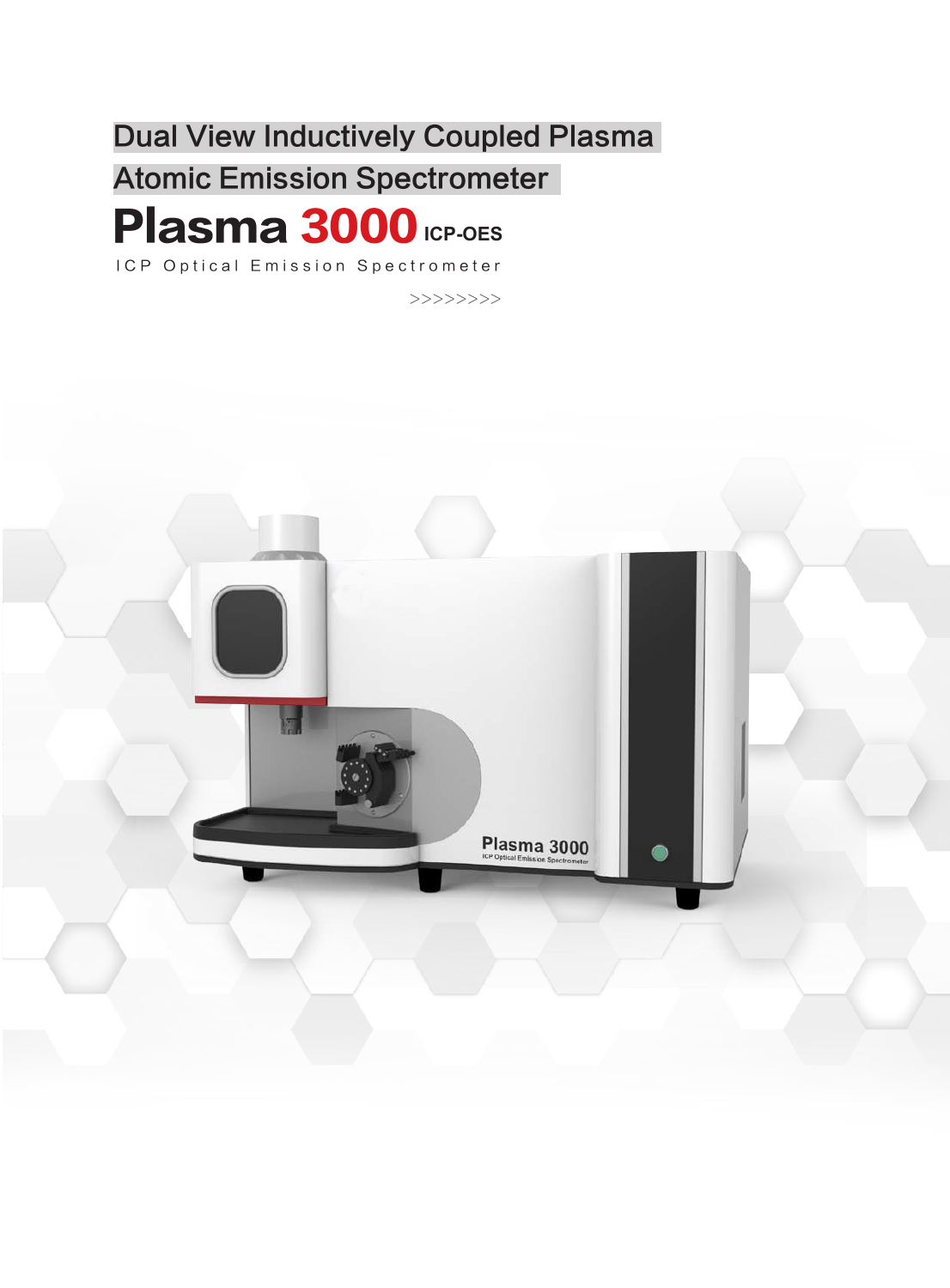Plasma3000 has capacity of quick quantitative analysis for all metal elements and some nonmetal elements. It is widely used for element analysis in such fields as metallurgy, geology, material, environment, food, medicine, petroleum, chemical industry, biology and water quality.

- It has a wider dynamic linear range and lower background with a vertical torch dual view and a cooled corn developed to remove the cooler plasma tail.
- The self-excited solid radio frequency generator is efficient, stable, small in volume and fast in turning, capable of ensuring high-precision and long-term stability.
- The echelle polychromator delivers all the emission lines within the whole spectral range on the large-area CCD detector simultaneously in a single exposure.
- A powerful software system simplifies the development process for the analysis method. The tailored operation software is developed according to application needs in various analysis.



### **Optical system**

The design of radial view and axial view is suitable for element measurement in samples with content from less than ppm to high concentration

■ The use of a CaF2 prism can increase the optical throughput.

 The optimized optical design and aspherical elements prevents astigmation, guaranteeing the best image quality, promoting spectrum acquisition efficiency.

 The purging and maintaining technology in the polychromator can not only shorten the time for gas purging of the polychromator but also can increase the sensitivity and stability especially in the ultraviolet spectrum, making it capable for measurement once the machine is started.

 The multi-point monitoring temperature control can ensure stability with no drift of the optical system for a long time.

>>>>>>>>

>>>>>>>>



### **RF Generator**

The self-excited solid radio frequency generator is efficient, stable, small in volume and fast in turning, capable of adapting to measurement of various complex matrice samples and volatile organic solvent , obtaining excellent long-term stability.

The design of a vertical flare pipe makes it have a better sample tolerance, less demand for cleaning and lower consumption for spare torches.

The technology of removing plasma tail by the cooled cone can weaken the self-absorption effect and ionization interference to the largest extent obtaining a wider dynamic linear range and lower background to ensure the measurement accuracy.

It has a green energy saving standby mode. The function can help save the cost by lowering the output power and decreasing the gas flow rate with only maintaining the plasma operation.

The design for simple torch installation makes it capable for rapid positioning with great position.

The real-time monitoring for the instrument parameter and high-performance CAN industrial field bus can ensure high efficiency and reliability of communication.

>>>>>>>>



## **Sampling system**

The design for simple torch installation makes it capable for automatic torch positioning with great precision.

The instrument is equipped with a series of optimized sampling systems, which can be used for tesing organic solvent, high salinity/complex matrix sample, or samples containing hydrofluoric acid etc.

 $\blacksquare$  The removable or integrated torch makes it easy for maintenance, rapid for replacement with a low cost.

Mass flow controller(MFCs) are used to control the flow rate of the cooling gas, auxiliary gas and carrier gas in order to ensure the stability of the testing performance for a long time.

The multi-channel 12-roller peristaltic pump can increase the stability of sample uptaking.